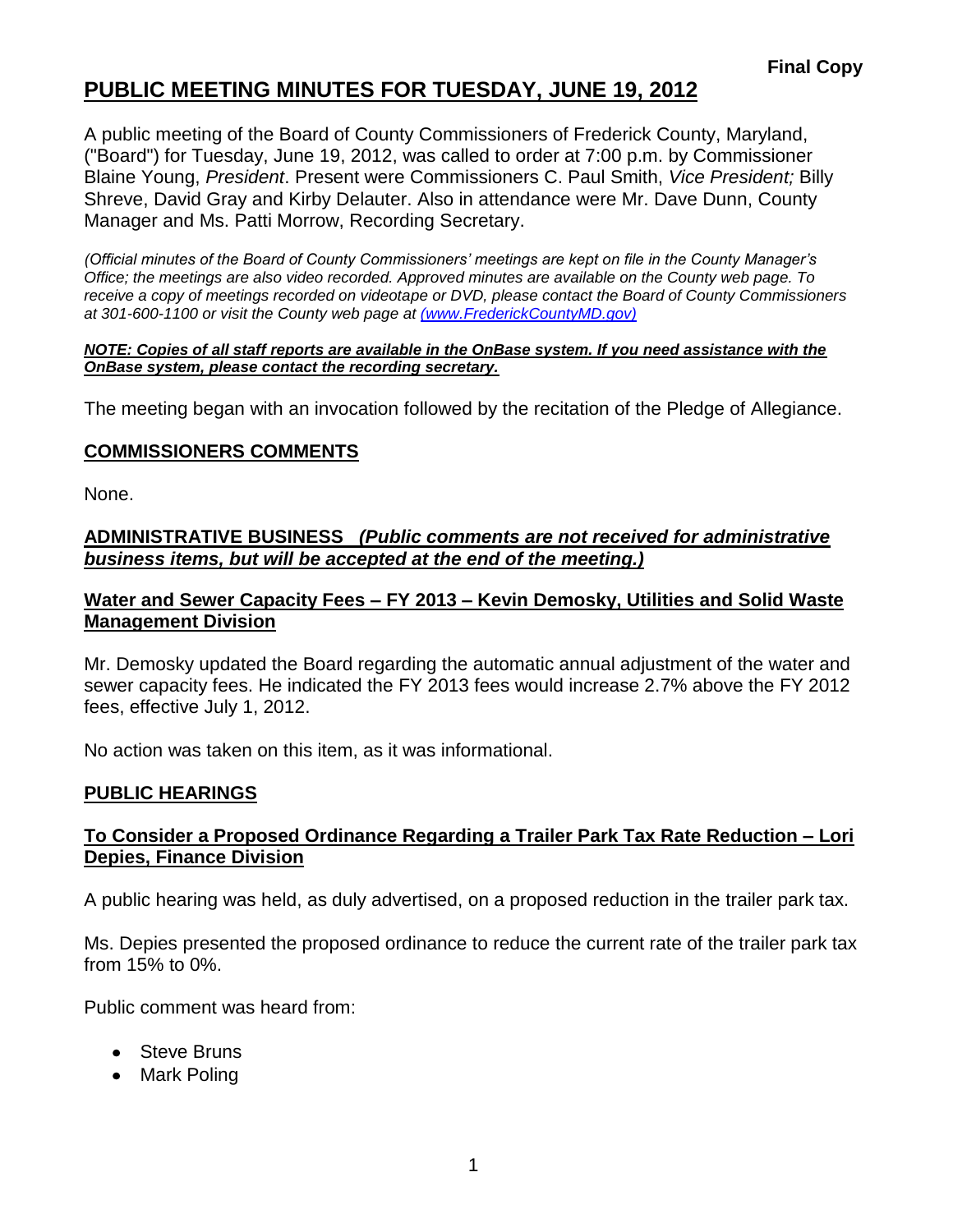## **PUBLIC MEETING MINUTES FOR TUESDAY, JUNE 19, 2012**

Commissioner Delauter moved to adopt the proposed ordinance to reduce the trailer park tax as presented. Commissioner Shreve seconded the motion that passed 5-0.

(A copy of the approved/adopted ordinance can be obtained in the County Manager's Office or from the county's website, [www.FrederickCountyMD.gov.](http://www.frederickcountymd.gov/))

### **To Consider Amendments to the Adequate Public Facilities Ordinance (APFO) (Chapter 1-20) and Impact Fee (Chapter 1-22) to Delete Automatic Adjustment Provisions – Kathy Mitchell, Office of the County Attorney**

A public hearing was held, as duly advertised, on a proposed ordinance that would remove the provisions from the APFO that would require automatic adjustment of school and library development impact fees and APFO school construction fees.

Ms. Mitchell presented the proposed ordinance regarding the automatic adjustment provisions. She indicated the Frederick County Planning Commission (FcPc) recommended adoption of the proposed ordinance.

Public comment was heard from:

- Keith Tunnel, Frederick County Building Industry Association
- Denise Jacoby, Frederick County Building Industry Association
- M.C. Keegin-Ayer
- Janice Spiegel

Commissioner Young moved to adopt the proposed ordinance that would amend the APFO and Impact Fee to delete the automatic annual adjustment provisions with an effective date of July 1, 2012. Commissioner Delauter seconded the motion that passed 3-2 with Commissioners Smith and Gray opposed.

(A copy of the approved/adopted ordinance can be obtained in the County Manager's Office or from the county's website, [www.FrederickCountyMD.gov.](http://www.frederickcountymd.gov/))

### **To Consider an Amendment to Ordinance No.11-18-584 (School Construction Fees) to Remove Transitional Restrictions – Kathy Mitchell, Office of the County Attorney**

A public hearing was held, as duly advertised, on a proposed ordinance that would amend Ordinance No. 11-18-584 (School Construction Fees).

Ms. Mitchell presented the proposed ordinance to amend the ordinance that established a school construction fee option for meeting the public school adequacy requirements by removing the transitional restrictions. She noted the FcPc did not recommend adoption of the proposed ordinance.